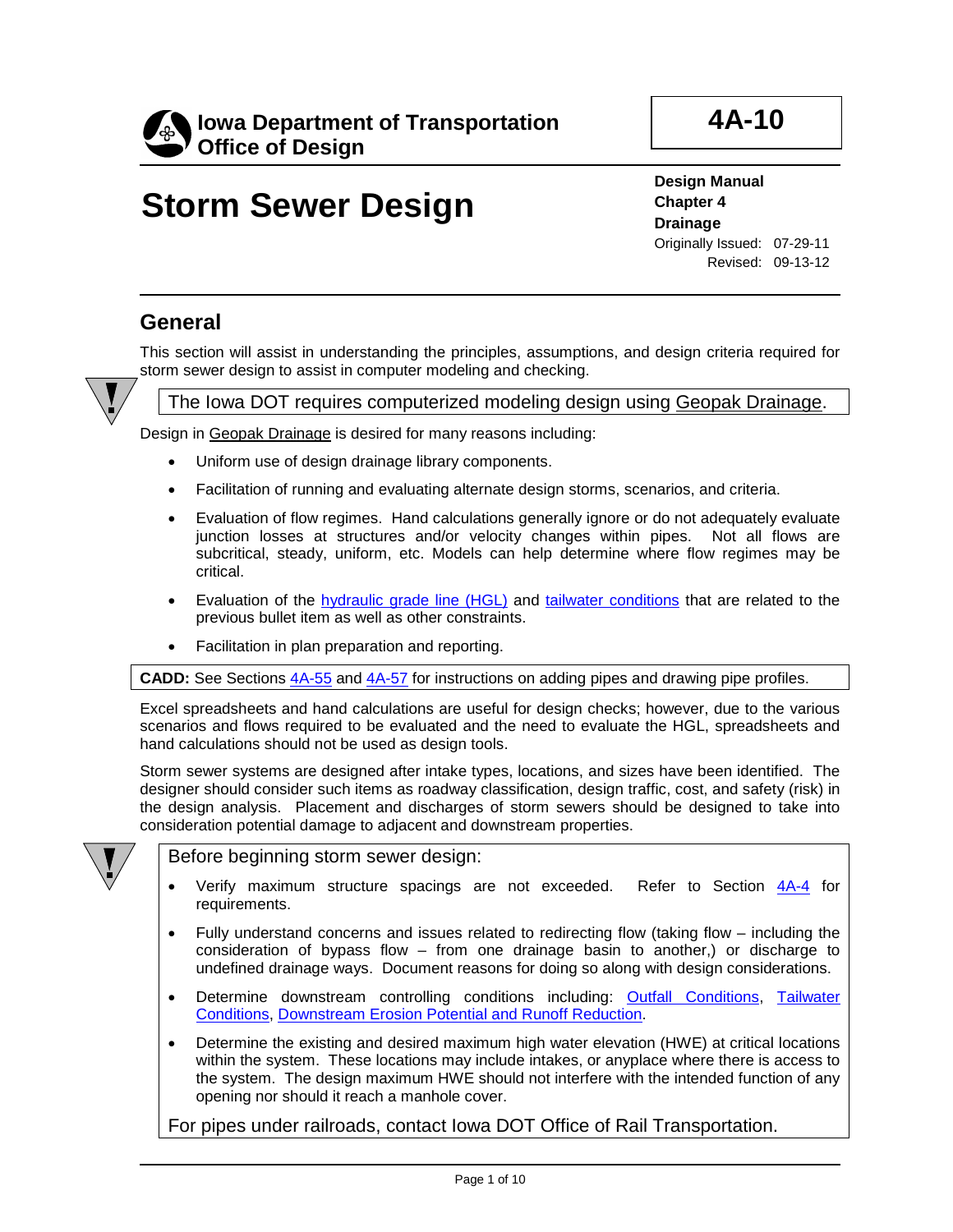For footing drains or other urban connections to the storm sewer system, refer to SUDAS design criteria.

A section of storm sewer connecting one intake or manhole to another is often called a "run" or "link". A storm sewer system is designed from run to run. Design generally begins at the upstream end (or reach) of the system and proceeds down to the outlet. The process for determining the HGL begins at the outlet and works upstream. Downstream tailwater conditions – the water surface elevation of the receiving channel – may affect the design as well. Thus the overall design process is often iterative.



Hydraulic design of storm sewer systems requires an understanding of basic hydrologic and hydraulic concepts and principles. Refer to HEC-22 Chapters 3 and 5 for a review of some basic hydraulic principles. This section assumes a basic understanding of these principles.

Design of storm sewer systems generally assumes open channel flow for the minor storm event. To maintain open channel flow, the system must be sized so that the water surface remains open to atmospheric pressure (i. e. the flow depth is less than the pipe diameter). For this to happen, the HGL must be contained within the pipe. Consideration of pressure flow is allowed for the major storm event. In pressure flow, the hydraulic grade line will be higher than the pipe diameter.

Simple storm sewer design involves several assumptions such as steady and uniform gravity flow, junction losses in intakes and manholes, outlet conditions, etc. Equations and methods used for design are empirical and contain coefficients and assumptions. Existing systems should be investigated, evaluated, modeled, and calibrated before upgrading them or adding to them. An evaluation of the existing system profile along with an understanding of existing drainage concerns will assist in estimating the desired modeling extents. Design work and/or modeling may result in the determination of additional design/modeling needs.

Storm drains are expensive and permanent elements that are often very costly to replace, especially if replacement affects pavement, intakes, or other infrastructure. At a minimum, design models should be checked and verified by an individual experienced with storm sewer drainage design. When possible, alternate methods or models should be used to check designs. When results differ significantly between methods or models (more than 5 to 10 percent), the methods or models should be investigated to determine what may be causing the differences and why.



Complex designs including but not limited to: detention basins, pump stations, complex networks, and/or systems with notable drainage concerns may require dynamic hydrograph routing computer modeling. Methods used for Dynamic modeling are to be approved by the Department for the specific project or task.

The remainder of this section discusses the following:

- **Design Criteria**
- Outfall Conditions
- Tailwater Conditions
- Downstream Erosion Potential and Runoff Reduction
- Hydraulic Grade Line
- Pressure Flow Design
- **Check for Major Storms**
- Intake and Manhole Sizing
- Filling in Tabulation 104-5B
- **Design Documentation and Reporting**

### **Design Criteria**

Design criteria are summarized below with more in-depth discussion following.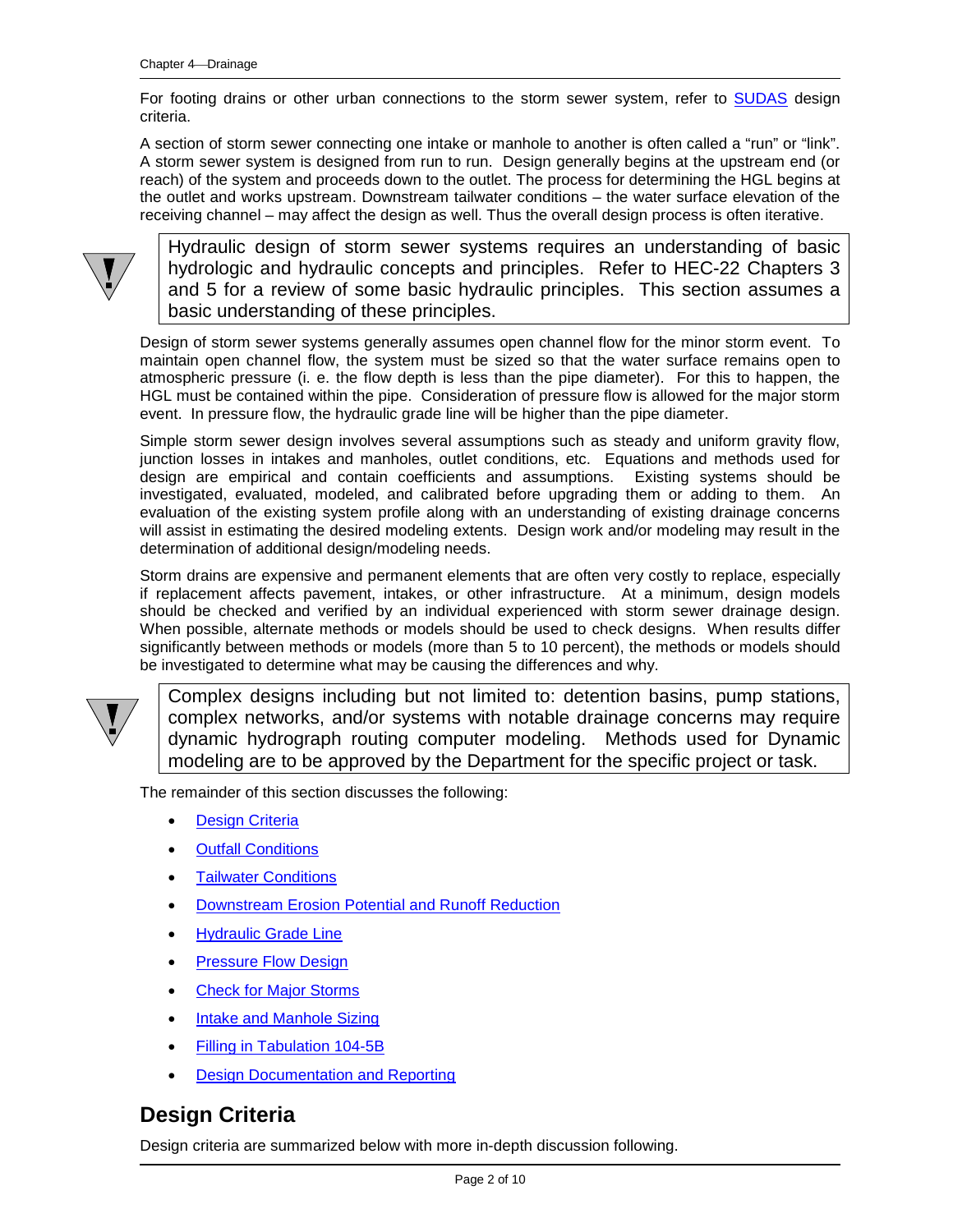- Location and Horizontal Alignment: Refer to discussion.
- Type of Pipe: Assume concrete pipe with a Manning's  $n = 0.013$ .
- Minimum Pipe Size: 15 inch diameter. 24 inch diameter under Interstate pavement.
- **Minimum Cover: Refer to discussion.**
- **Minimum Vertical Drop at Structures:** 
	- o Equal pipe sizes: 0.3 feet is preferred, but 0.1 feet is allowed.
	- o Changing pipe sizes: match soffit elevations.
- Minimum Pipe Grades: For construction purposes, a slope greater than 0.4% is preferred. Initial estimates may use the average slope of the ground. Use 1% minimum grade for cross runs and stubs.
- Pipe Flow
	- o Assume 100% intake capture. Add possible bypass flow from other systems and off-site locations.
	- o Minor Storm: Flow remains within pipe.
	- o Major Storm: Pressure flow allowed if hydraulic grade line remains below intakes and manhole lids.
	- o Pipe Friction Loss: Use 0.013 for Manning's n for concrete pipe. Follow jurisdictional requirements for other pipe types.
- **Design Velocity** 
	- o Within pipe system:
		- Minimum: 3 fps (0.9 m/s) for cleaning velocity using a 5-year ( $Q_5$ ) recurrence interval.
		- Maximum: 15 fps calculated at the minor storm event and evaluated at the major storm.
	- Maximum Outfall Velocity: Refer to discussion.
- HGL: Refer to discussion.
- Crossings and Clearances (clearance is defined as outside of pipe to outside of pipe):
	- o From Sanitary Sewer Mains: Minimum horizontal clearance is 5 feet. Minimum crossing vertical clearance is 6 inches with special structural support required at less than 18 inches. Clearance is defined as outside of pipe to outside of pipe.
	- o From Water mains: Minimum horizontal clearance is 10 feet. Minimum crossing vertical clearance is 18 inches. Location and Horizontal Alignment

Design and place storm sewer with straight alignments between structures.

**Parallel to street:** Place storm sewer behind the curb as much as practical.

**Transverse:** Connect each end with to intake, manhole, or outfall.

Place public storm sewer systems located outside of the State right-of-way (ROW) in a storm sewer easement. Storm sewer easements should have a minimum width of 20 feet or two times the depth of the sewer (measured to bottom of trench), whichever is greater. The storm sewer should be centered in the easement. Additional width may be required by the Jurisdictional Engineer for maintenance purposes. Consideration needs to be given to future pipe repairs when considering easement locations and widths.

Where street layouts are curved with a radius of curvature greater than 200 feet and the storm sewer is 48 inches in diameter or greater, consideration may be made for a curved sewer using factory fabricated pipe bends. Consideration needs to be made for cost, available standard long radius curve sizes, and pipe industry recommended maximum deflection angle.

Refer to the SW Series of the Standard Road Plans for location stations of intakes and manholes.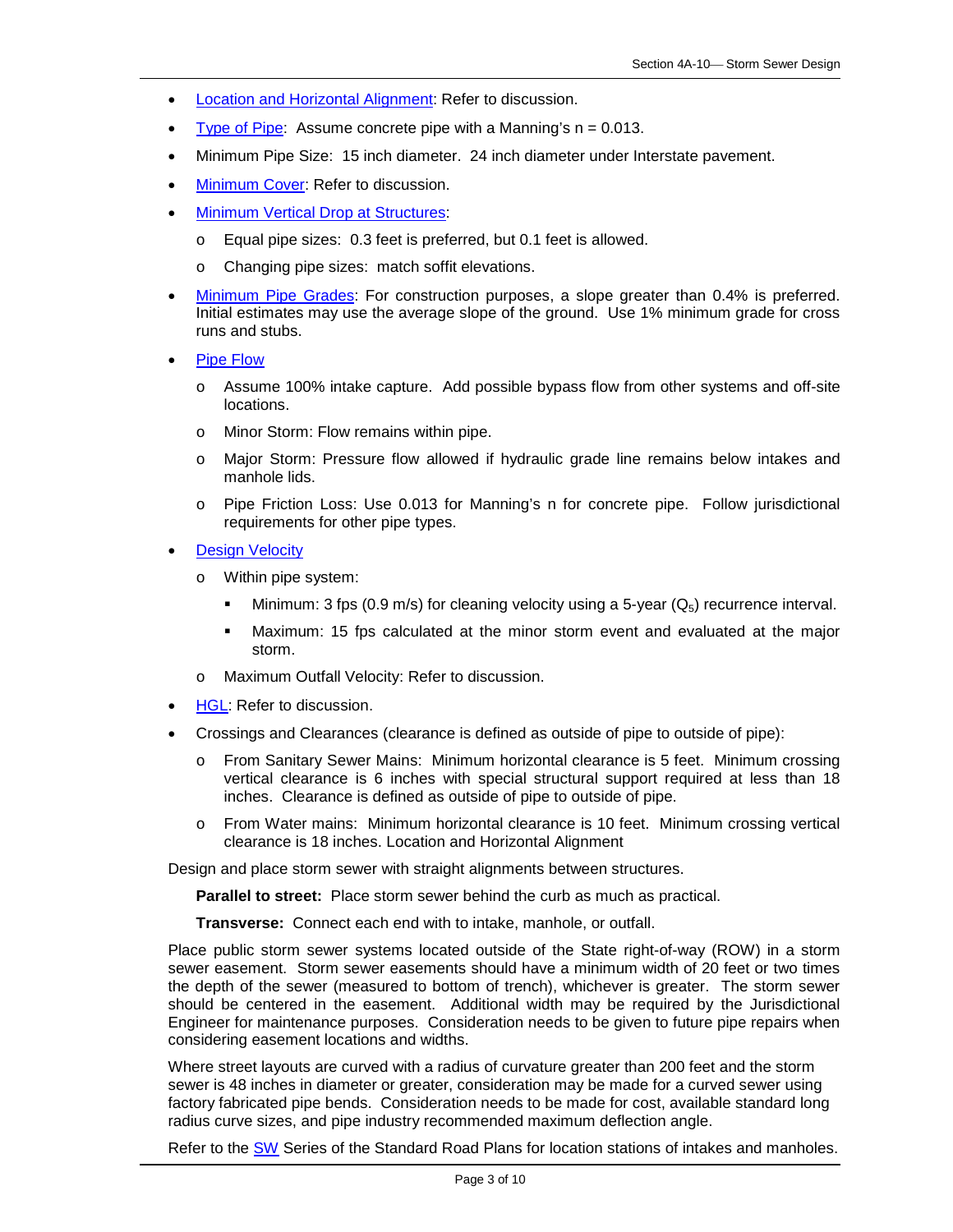### **Type of Pipe**

Design assuming concrete pipe. Concrete pipe is required under the pavement for all Primary and Interstate Highways, except non-NHS highways where ADT is less than 3,000. Assume a Manning's roughness coefficient  $n = 0.013$ . Use the strength (class) and wall type required by the Standard Specifications and Standard Road Plans. The designer should evaluate the application with respect to the design fill height, ground water table, and other standard design considerations. Design examples in this section are based on concrete pipe. When a local jurisdiction allows another type of pipe outside of Primary Highway pavement, use SUDAS design criteria for the alternate pipe.

For trenchless installation, refer to **Section 2554** of the Standard Specifications. For footing drain design considerations, refer to **SUDAS** for design criteria.

#### **Minimum Cover**

Under pavement: Top of pipe at least 1.0 ft below the bottom of subbase. If the pipe does not meet this requirement, adjust it until it does, or provide a design method to maintain the integrity of the pipe and pavement. Special design may include consideration of higher classification of pipe with flowable mortar backfill or other design measures.

Outside of pavement: 3.0 feet of cover is recommended. A minimum of 1.5 feet is required. Justification is required for less than 1.5 feet of cover.

**Note:** ASTM C76 provides pipe wall thicknesses to assist with the evaluation of minimum cover.

#### **Minimum Vertical Drop at Structures**

The flow line (invert elevation) of a pipe is located at the inside bottom of the pipe opening. The soffit (crown, overt) of a pipe is located at the inside top of the pipe.

To avoid trapping water, the Flow Line In elevation of a pipe taking flow from a structure should be lower than the flow lines of all upstream pipes entering the structure. Use the following criteria:

- When the outgoing and incoming pipes are the same diameter, drop the flow line 0.30 ft. where possible. A drop of 0.10 ft is allowed where 0.30 ft. cannot be achieved.
- When the diameter of the outgoing pipe is larger than the incoming pipes, align the soffits of the pipes. Where there are more than two inlets, generally the elevation of the soffit of the pipe leaving the structure will be aligned with the soffit of the largest pipe entering the structure.

These are the minimum elevation drops. On steeper grades, it may be necessary to make elevation drops larger in order to reduce the slope and keep water velocity under the scour velocity (15 ft/sec, 4.5 m/sec).

#### **Minimum Pipe Slopes**

Pipe velocity sets minimum slopes for storm sewer. However, for construction purposes, a slope greater than 0.4% is preferred. Initial estimates may use the average slope of the ground unless this would be unreasonable (such as in bluff areas). Use 1% minimum slope for cross runs and stubs.

Steep grades may result in flow transitioning from subcritical (tranquil) to supercritical (rapid) within a pipe, greatly affecting the velocity in the pipe. Caution and hydraulic understanding are required when working with pipes on steep grades. Computer modeling may assist in determining hydraulic issues and concerns.

Pipe slope is calculated using the difference between the inlet and outlet flowline elevations divided by the horizontal distance measured from inside wall of the upstream structure to inside wall of the downstream structure. The actual required length of a pipe for construction is calculated along the slope of the pipe. To make measurement easier for payment purposes, the Department measures along the ground from center of structure to center of structure. Therefore, the measured payment length is often different from the required installation length. The designer should ensure that pipe lengths used in the design provide the appropriate pipe design slope value, which in turn is used to determine the pipe design velocity and capacity.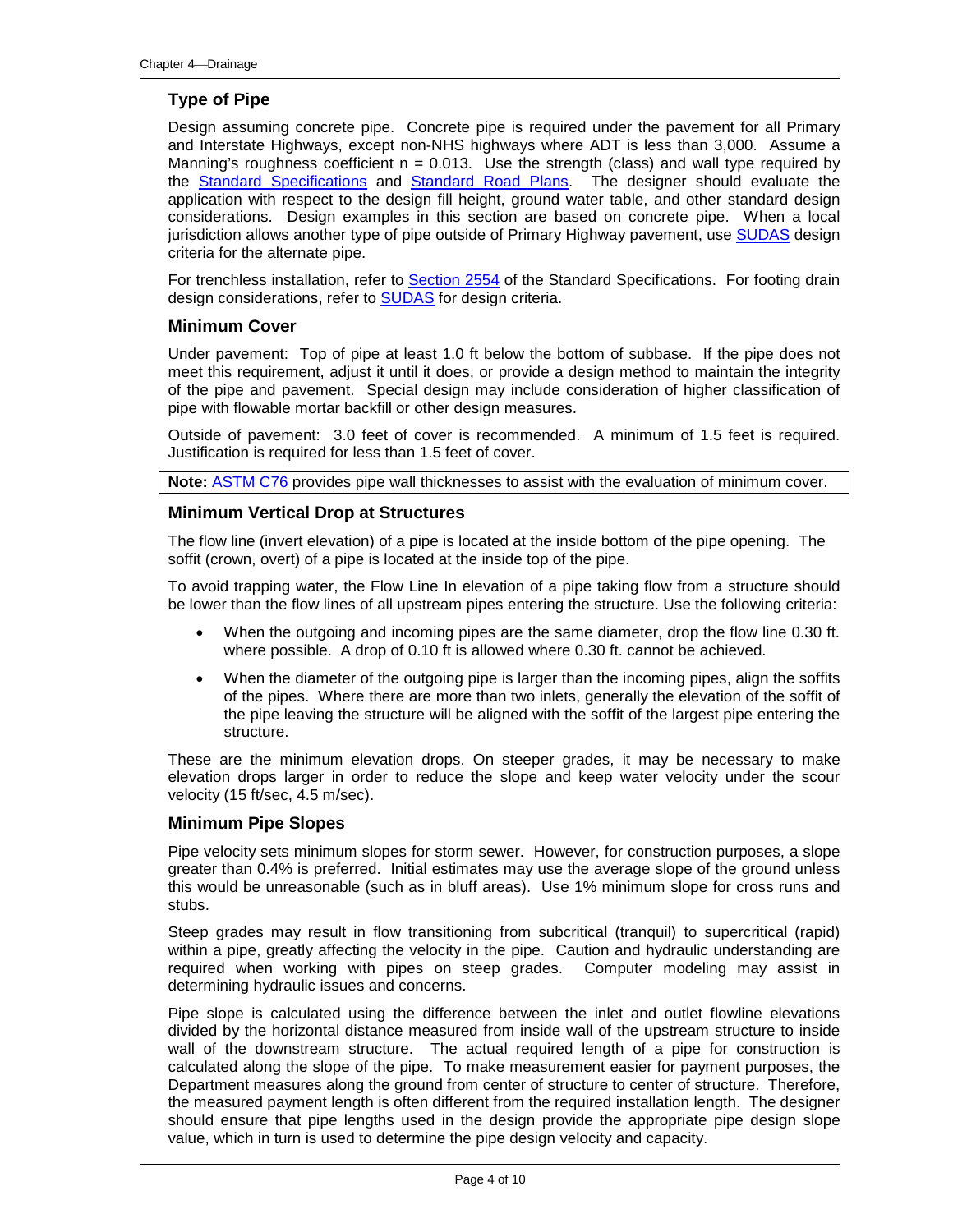#### **Pipe Flow**

Maximum pipe flow capacity occurs at approximately 93% of the height of the pipe. This means that if the pipe is designed for full flow, the design will be slightly conservative. Pipe sizing should assume 100% capture at intakes. Do not decrease the size of pipe in the downstream direction, except for special situations such as detention or retention facilities. Geopak Drainage can help with determining initial pipe size estimates. Simple calculations may also be run using the procedure discussed in Sizing Pipes below.

As part of the storm sewer sizing analysis, evaluate bypass flow to other systems and impacts to those systems. When evaluating a portion of a system, be sure to include the flow contribution from the upstream watershed.

Special consideration may be required for pipes at sag locations. Sag intakes are designed assuming no plugging. Flanking intakes are added after the intake design is completed. Therefore the intake design analysis basically assumes no flow to the flanking intakes. For pipe design, the designer needs to assume the sag intake is completely plugged and 50% of its flow is captured in each of the two flanking intakes. Piping from flanking intakes should accommodate 100% of the flow to that intake plus 50% of any additional flow between that intake and the sag intake. This design requires inputting different design values into GEOPAK drainage to evaluate the different intake and pipe scenarios.

Design pipes connecting flanking intakes and sag intakes assuming 50% of the flow to the sag intake is captured at each flanking intake (i.e. assume the sag intake is completely plugged).

### **Sizing Pipes**

Pipes are often evaluated using Manning's Equation modified for circular pipes:

$$
Q_{\text{full}} = \pi \left(\frac{K_{\text{u}}}{n}\right) \left(\frac{D^{2.67}}{4^{1.67}}\right) \sqrt{S}
$$

(Equation 4A-10\_1)

where:

 $Q_{\text{full}} =$  Circular pipe full flow capacity, ft<sup>3</sup>/s (m<sup>3</sup>/s).

 $S =$ Slope, ft/ft  $(m/m)$ .

n = Manning's roughness coefficient, Use 0.013 for concrete pipe.

 $K_u$  = Units conversion factor, 1.49 in English units (1.0 in metric units).

 $D =$  Inside diameter of pipe, ft (m).

**Note:** Full flow capacity is the capacity exactly at the point when the pipe begins to run full, but before pressure flow begins. It does not include pressure flow which also generally has pipes flowing full.

This equation does not account for things such as inlet or outlet control, pressure flow, special flow conditions, etc. The user should be familiar with the limitations of its use. For other pipe shapes refer to HEC-22.

To use Equation 4A-10\_1:

- 1. Assume a pipe diameter and slope (or check an existing pipe)
- 2. Solve for  $Q_{full}$ , which is the estimated capacity of this pipe at full flow.
- 3. If  $Q_{full}$  is less than the design Q, adjust the slope, pipe size, or both until  $Q_{full}$  is greater than the design Q.

Because Equation 4A-10\_1 has three independent variables (slope, diameter, flow), two of these variables may be known or assumed to solve for the third. Solving for D the equation becomes:

$$
D = 0.263 \left( \frac{Q^{0.375}}{S^{0.1875}} \right)
$$

Equation 4A-10\_2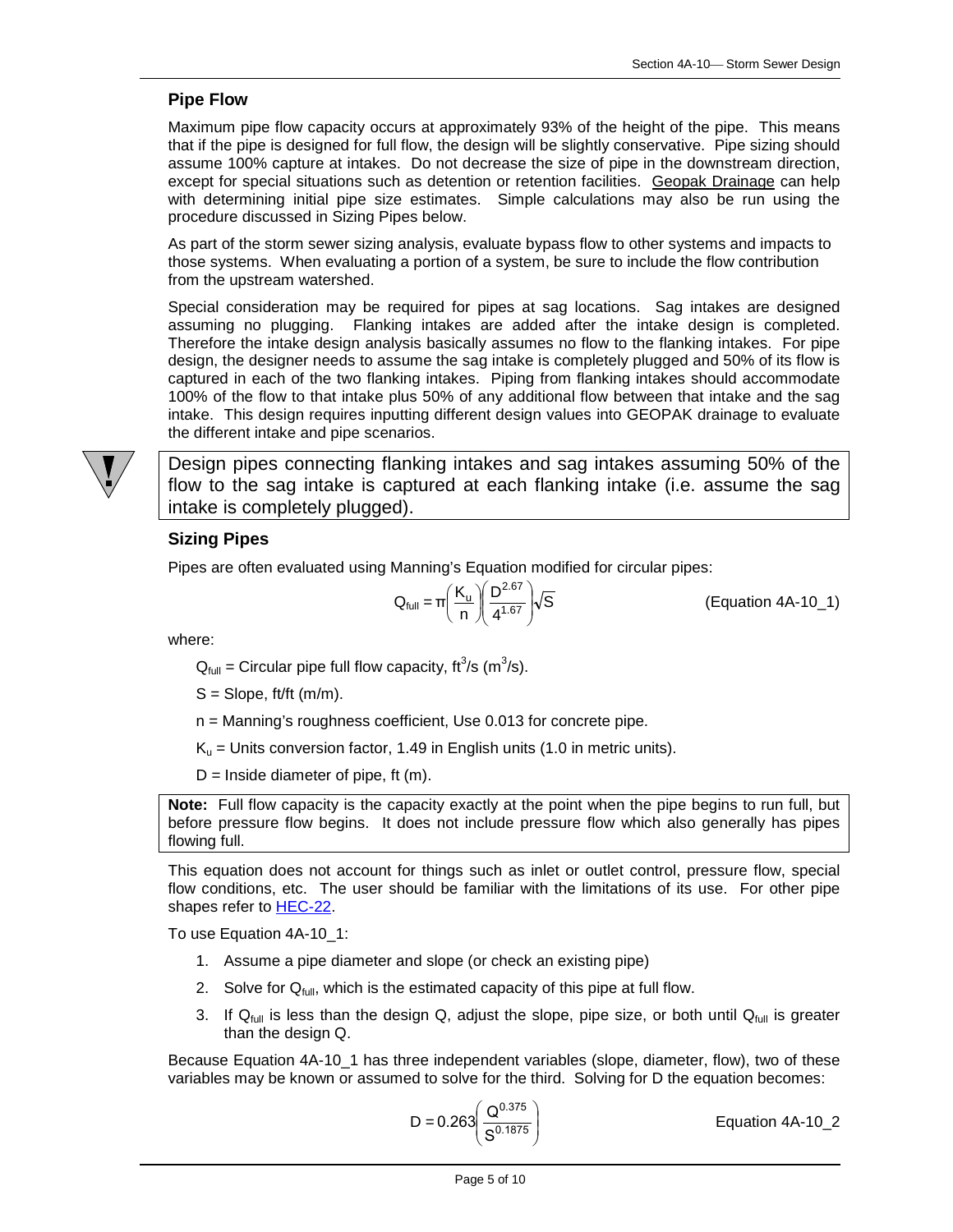Where Q may be the design flow and D and S are the same as in Equation 4A-10 1. To use Equation 4A-10-2:

- 1. Solve for D using the design flow and assumed or known slope.
- 2. Round the answer up to the next standard pipe size.

**Note:** Adjustments to the size of pipe or slope must maintain the velocity within acceptable parameters.

#### **Design Velocity**

A self-cleaning velocity should be maintained to reduce the buildup of sediment that may lead to loss of capacity. For this reason, storm sewer systems are designed to maintain a minimum velocity of 3 ft/s or greater. This should be checked using a 5-year recurrence interval. This is most readily verified using computer modeling. In addition it is desirable to reduce junction losses and minimize flow transitions between subcritical and supercritical, which is why there is a maximum velocity value within systems (this is different than the maximum desired velocity at the outfall).

At the outlet:

- With a flared end (apron) section: Maximum of 5 ft/s and evaluate downstream scour potential to determine if energy dissipation and/or scour measures are required.
- With flared end section, footing and rip-rap, or other approved scour countermeasure: Maximum of 10 ft/s and evaluate downstream erosion potential.
- With energy dissipation device: Maximum of 15 ft/s and evaluate downstream erosion potential.

Equation 4A-10\_3 can be used to determine full flow velocity in a circular pipe (assuming full, steady, uniform flow):

$$
V_{\text{full}} = \frac{Q_{\text{full}}}{A} = \left(\frac{K_{\text{u}}}{n}\right)\left(\frac{D}{4}\right)^{0.67}\sqrt{S}
$$
 (Equation 4A-10\_3)

where:

 $V_{full}$  = Velocity of full flow, ft/s (m/s).

A = End Area of pipe  $(\pi r^2)$ , ft<sup>2</sup> (m<sup>2</sup>).

 $Q_{full}$ , S, n,  $K_{ul}$ , and D are the same as in Equation 4A-10\_1.

Partial pipe flow velocity can be much greater than the full pipe flow velocity, because at full flow there is more pipe friction acting on the water, thus slowing it down. As discussed under pipe flow, full flow is not to be confused with pressure flow. Computer modeling is the most efficient method to evaluate pipe velocity and the impacts that slope and pipe diameter have on it. The Flow Elements Chart can be used (as discussed below) to evaluate or estimate partial flow velocities in pipes. Adjust the diameter and slope until the partial flow velocity in the pipe falls between the minimum and maximum values.

Chart 4A-10\_1, Flow Elements Chart

- 1. Select a preliminary pipe size using known  $Q_{\text{desion}}$ .
- 2. Assume a slope (generally begin with ground slope).
- 3. Use Equation 4A-10\_2 to solve for pipe diameter D.
- 4. Select a standard pipe size greater or equal to D.
- 5. Determine  $Q_{full}$  for the selected D.

6. Determine 
$$
\frac{Q_{\text{design}}}{Q_{\text{full}}}
$$
.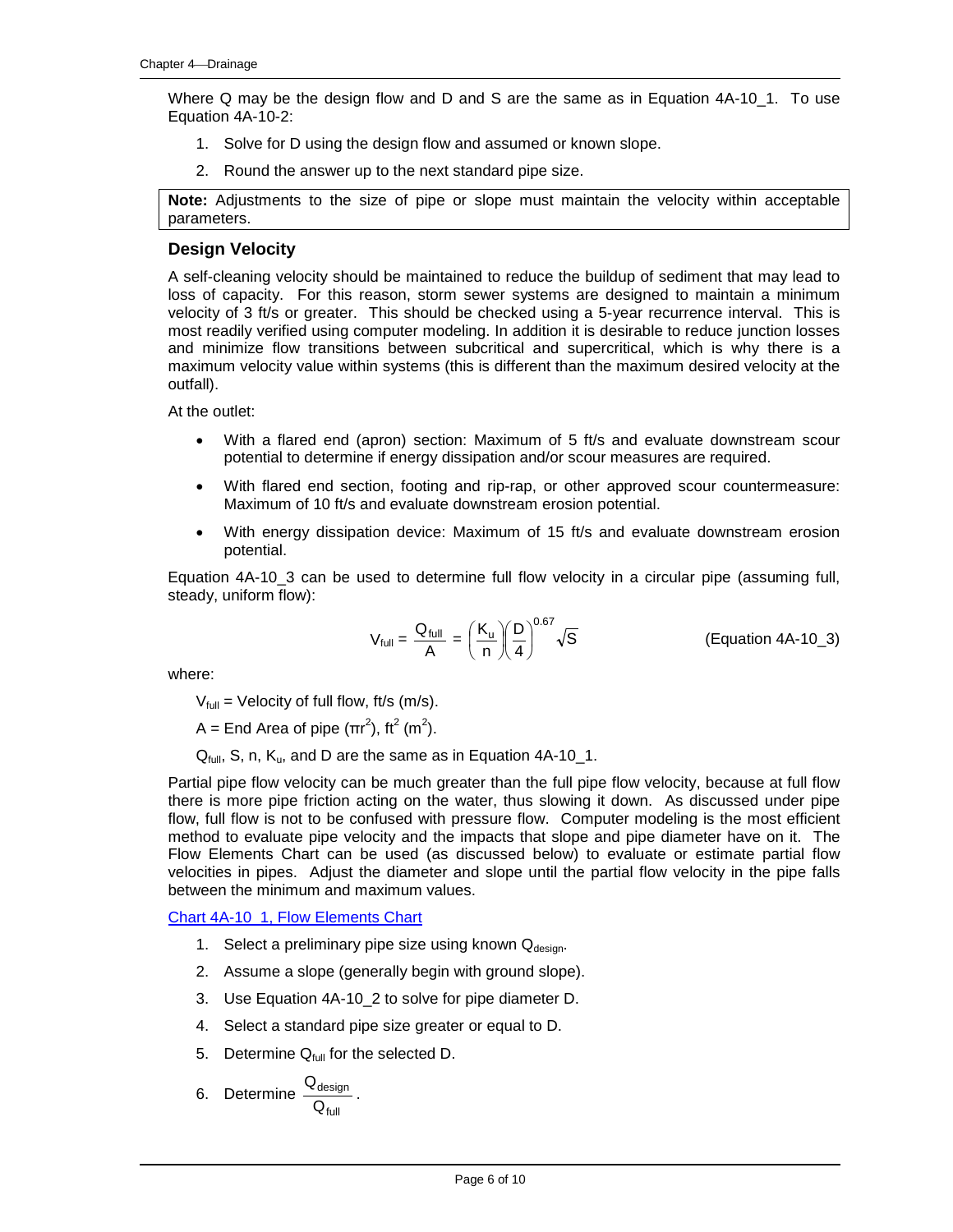- 4. Using the result from step 6, look up full design V  $\frac{V_{\text{design}}}{V}$  in the <u>Flow Elements Chart</u>.
- 5. Determine design flow velocity:

$$
V_{\text{design}} = \frac{V_{\text{design}}}{V_{\text{full}}} \times V_{\text{full}}
$$

The following example demonstrates the process.

Example Problem 4A-10\_1, Pipe Velocity and Time

#### **Time in Pipe**

```
Time in Pipe (T_{\text{pipe}}) is calculated as:
```

$$
T_{pipe} = \frac{L}{60V_{design}} \tag{Equation 4A-10_4}
$$

where:

 $T_{\text{pipe}} = \text{time in pipe, minutes}$ 

 $L =$  Pipe Length, ft (m)

 $V_{\text{design}} =$  Design Velocity, ft/s (m/s)

Section  $4A-5$  provides a worksheet and examples for calculating overland  $T_c$ .

Example 4A-10\_1, Pipe Velocity and Time

Time of Concentration  $(T_c)$  for pipe systems should consider and use the greater of:

- $\bullet$   $\top_c$  for the upstream intake plus time in pipe.
- $T_c$  for the intake.

Example 4A-10\_2, Evaluation of System Time of Concentration

#### **HGL**

The HGL is a line coinciding with the water level in the system.

- For the minor storm, the HGL must be within the pipes.
- For the major storm, the HGL must be below intake form grade elevations and manhole lid elevations.

### **Outfall Conditions**

All storm sewer systems have an outlet to which they discharge. The discharge point can be a natural stream, a ditch, an existing storm sewer system or culvert, or a proposed channel or system. AASHTO cautions, "Outfalls are the most downstream element in the storm drain system but should not be the last element to receive design attention" (Highway Drainage Guidelines, 4<sup>th</sup> Edition). The procedure for evaluating a storm sewer design begins at the outfall; therefore, consideration of outfall conditions is very important to storm sewer design. The following outfall conditions should be determined for each outfall before beginning storm sewer design:

- Outfall location. The discharge location may be into a receiving stream or an existing storm sewer system (open channel or closed conduit). Refer to Section 4A-4 for the Concept Plan. Consult with a drainage engineer before planning to discharge to an undefined swale, ditch, or stream.
- Outfall elevation. The storm sewer system outfall pipe flowline (also known as invert or inside bottom) elevation should not be below the receiving flowline elevation. For a receiving ditch or stream, the adjacent streambed flowline elevation should be evaluated for a determined distance (don't just use existing survey data at the existing outfall) so that elevations in scour (erosion) holes are not used.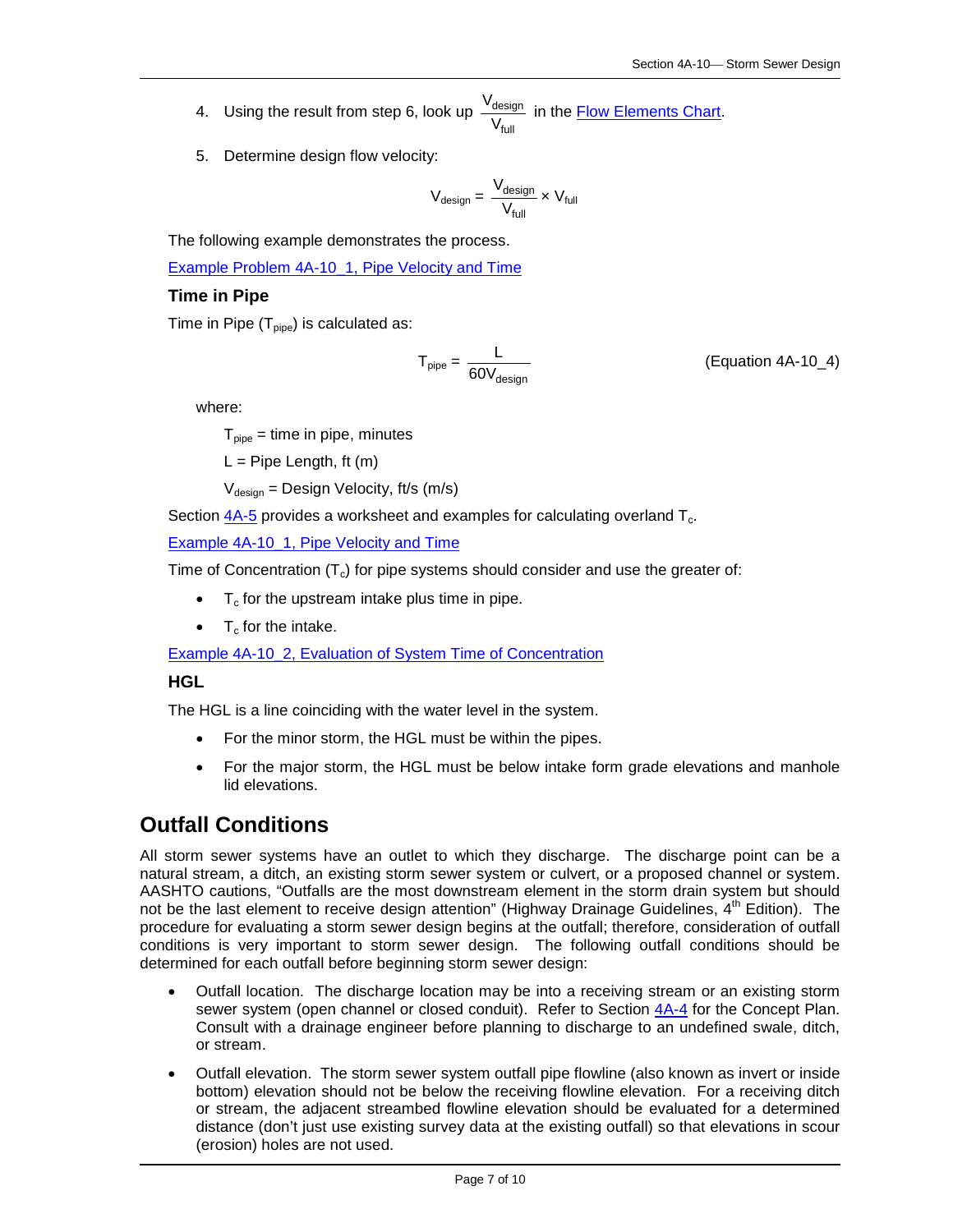See Design Velocity for additional design criteria.

Once outfall conditions have been determined, tailwater conditions and downstream erosion potential can be evaluated.

### **Tailwater Conditions**

The design water surface elevation (design WSE) of the outfall is used in design to begin the HGL determination. The outfall design WSE must be estimated for the normal operating conditions of the storm sewer system and for alternate scenarios to assess risk of ponding or flooding potential. Determination of the design WSE and alternate scenarios requires knowledge of the outfall system watershed, storm sewer system watershed, and other factors and should be evaluated by someone knowledgeable in this design. Refer to AASHTO Highway Drainage Guidelines,  $4<sup>th</sup>$  Edition, Chapter 9 for further consideration.

### **Downstream Erosion Potential and Runoff Reduction**

HEC-14 notes, "Erosion at culvert outlets is a common condition. Determination of the local scour potential and channel erodibility should be standard procedure…" Discharge velocities are the main indicator of erosion potential and may be minimized by upstream storm sewer design considerations. Existing downstream erosion and/or flooding problems should be documented and evaluated.

Stormwater storage and/or energy dissipation may be required to protect an outfall, storm drain outlet, and/or downstream channel or property (including stream banks). Designers should evaluate existing concerns and other erosion indicators such as soil type, increase in discharge flow or volume over natural undeveloped discharges, etc.

HEC-14 discusses hydraulic design and energy dissipaters for culverts and channels. It also discusses flow transitions from pipe through flared end sections (aprons) and into channels. Chapter 5 of HEC-22 discusses stable channel design procedures and provides example problems for design and evaluation.

Refer to Section 4A-2 and Section 4A-4 for additional discussion on concept design considerations and documenting erosion potential and runoff reduction. Refer to SUDAS for erosion control and detention guidelines.

## **Hydraulic Grade Line (HGL)**

The HGL is a line coinciding with the water level in the system. It is used to determine the acceptability of a design, see HGL under Design Criteria. Computer modeling is ideal for HGL checks. For hand calculation checks, refer to Chapter 7 of HEC-22 for step by step guidance on estimating the HGL and for design examples.

**Note:** Ideally, the HGL throughout the storm sewer should maintain a smooth slope and stable velocity. Avoid abrupt jumps in the HGL.

### **Pressure Flow Design**

Pressure flow design requires that the flow in the pipe be at a pressure greater than atmospheric pressure. Under this condition the water surface in the structures (intakes and manholes) is above the top of the pipes. The significant difference between pressure flow and open channel flow is that the pressure head will be above the top of the pipe and will not equal the depth of flow in the pipe. In this case, the pressure head rises to a level represented by the HGL.

The hydraulic gradient can be roughly estimated using the following formula:

Hydraulic Gradient =  $\frac{e\text{levation}_{\text{upstream}} - e\text{levation}_{\text{downstream}}}{\text{length}}$ 

where:

elevation<sub>upstream</sub> = may be ground surface or top of pipe, ft (m)

elevation<sub>downstream</sub> = generally the receiving stream or system  $WSE$ , ft (m)</u>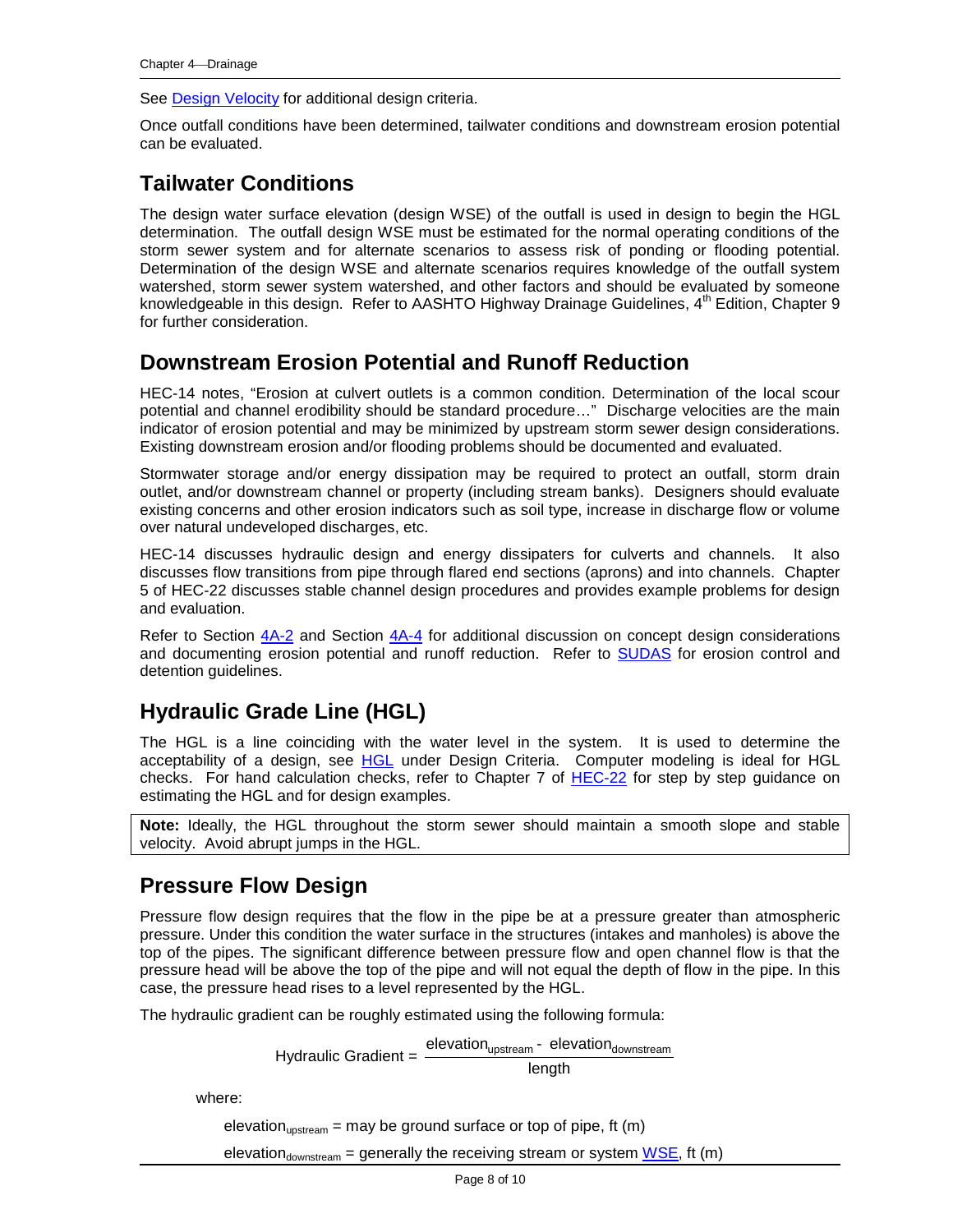Length = length between above elevation locations, ft  $(m)$ 

The hydraulic gradient may be checked across several pipes and structures (length may include several pipes and structures). This evaluation may be used for rough evaluation of existing systems, concept designs and for rough design checks. Use computer modeling to evaluate the HGL of a system for final design purposes.

The following two example problems illustrate the hydraulic gradient design check.

Example 4A-10 4, Pressure Flow Problem 1

Example 4A-10\_5, Pressure Flow Problem 2

### **Check for Major Storms**

One of the last procedures in designing a storm sewer system is evaluation of and design for the major storm check. This generally includes design for the 100-year storm with consideration of overland flow paths for greater events. The major storm check is dominated by three concerns:

- Ponding depth on primary highways is not to exceed 1 ft. (0.3 meters).
- Residential dwellings and public, commercial, or industrial buildings are not to be inundated at the ground line unless they are flood-proofed.
- Water is not to accumulate in areas where it creates an unacceptable safety hazard for motorists or pedestrians.

To avoid these situations, drainage structures may need to be installed that do not correspond to the normal design recurrence interval.

When examining the system for a major storm event, determine how excess water will be stored and how it will reach the outlet (e.g. stream, river, lake). When excess water cannot get into the storm sewer system, the individual intakes – or possibly the entire storm sewer system – must be resized. Designers must consider all overland flow paths the water may take during the major design storm and greater design events. Flowage easements may be required to maintain overland flow paths and to prevent construction and building in overland flowage areas. Evaluation of major storms and the need for overland flowage easements requires careful analysis due to the potential impact on surrounding property.

### **Intake and Manhole Sizing**

Once storm sewer pipes are sized, intake and manhole sizing can be finalized. Refer to the Standard Road Plans for intake and manhole dimensions.

The placement and type of manhole depends on:

- Location of traffic.
- Depth of manhole.
- Size of intercepting storm sewer pipe(s).
- Skew of intercepting storm sewer pipe(s).
- Other utilities.

**Note:** Scale drawings of pipes at structures will assist in evaluating structure dimensions (both vertically and horizontally).

#### **Circular Structures**

Precast manholes come in standard sizes. For each installation, a minimum diameter is required to maintain the structural integrity. The general rule is to keep a minimum of 6 inches between blockouts for adjacent pipes. To evaluate this, the blockout sizes of and angles between adjacent pipes are required. Refer to Table 1 for standard blockout dimensions.

**Table 1: Manhole Blockout Sizes1 .**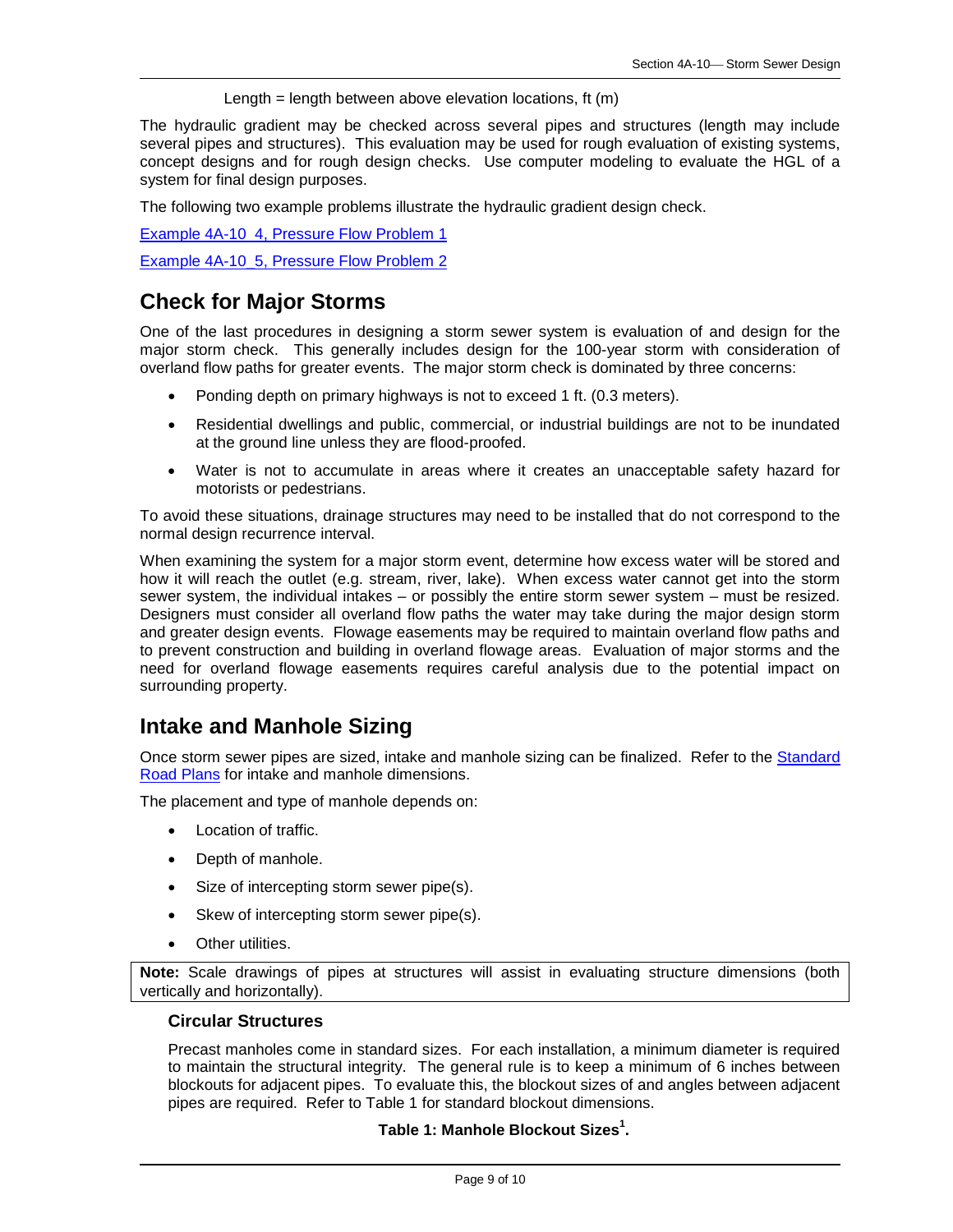| pipe diameter      | manhole blockout |
|--------------------|------------------|
| (inches)           | (inches)         |
| 15                 | 24               |
| 18                 | 28               |
| 21                 | 31               |
| 24                 | 35               |
| 27                 | 38               |
| 30                 | 42               |
| 33                 | 47               |
| 36                 | 48               |
| 42                 | 57               |
| 48                 | 64               |
| 54                 | 71               |
| 60                 | 78               |
| 1<br>Based on RCP. |                  |

When two or more pipes are involved, adjacent pipes involving the most critical situation (the smallest angle and largest pipes) should be evaluated. If the critical situation is not apparent, then evaluate all situations involving adjacent pipes.

#### **Rectangular Structures**

Standard rectangular structures do not accommodate all pipe sizes. Larger pipe sizes may require intake modification.

Most intake and manhole standards provide guidance on maximum depths. Table 2 provides guidance for those which do not.

| intake type | maximum depth (ft) |
|-------------|--------------------|
| SW-501      |                    |
| SW-505      |                    |
| SW-506      | 6.5                |
| SW-511      |                    |

**Table 2: Intake Maximum Depths.**

### **Filling in Tabulation 104-5B**

Use output from Geopak Drainage to fill out Tabulation 104-5B for the Plans.

When using letdown structures, calculate the exact length of pipe required for installation and adjust for elbows. Adjust flow lines accordingly. Round measurements to the next higher whole foot (nearest tenth of a meter). If two types of pipe are used on the same structure, tabulate them on separate lines of the bid tabulation.

### **Design Documentation and Reporting**

Storm sewer system documentation and reporting is discussed in Section  $4A-2$ . Designers should also include an analysis of HGL results.